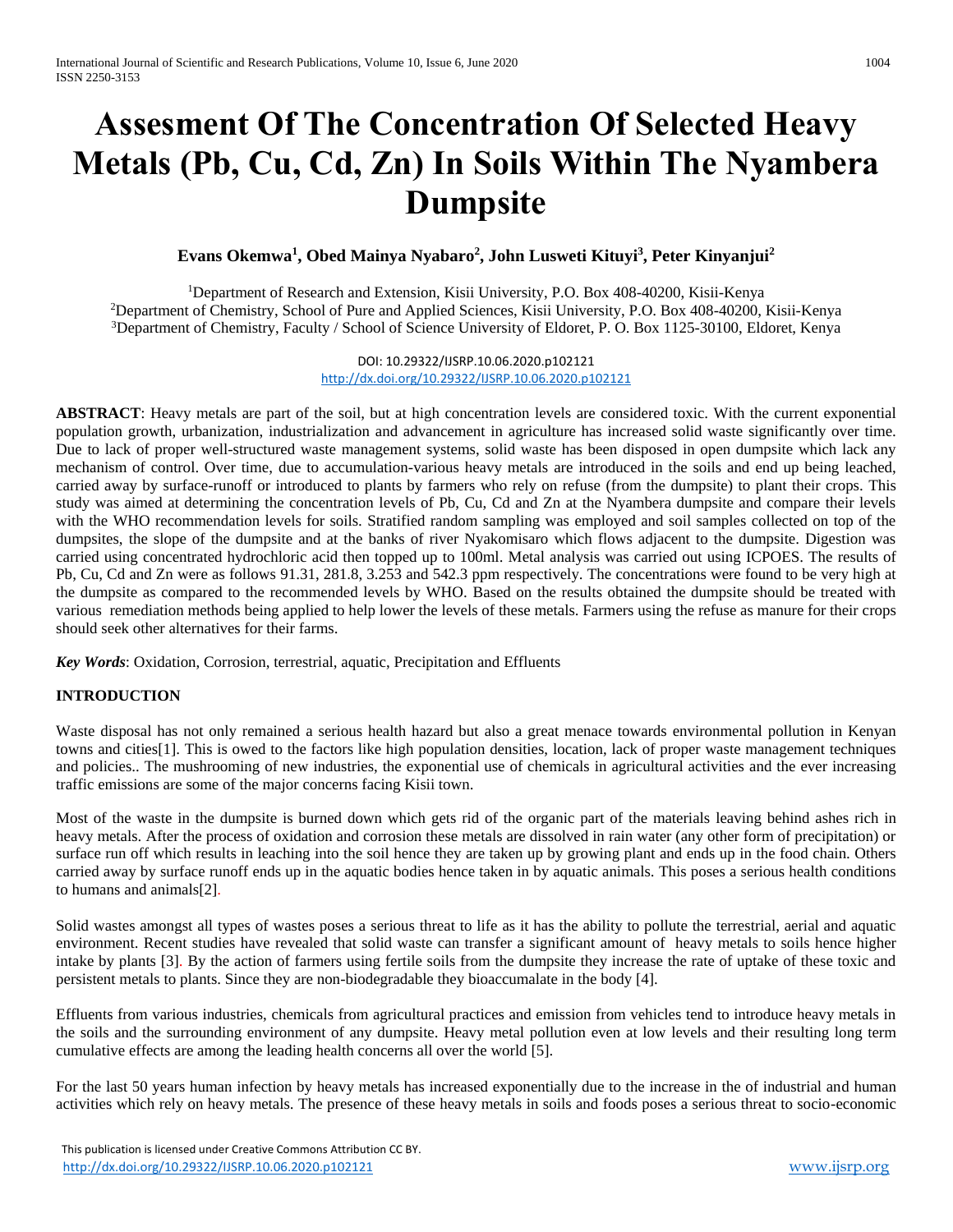International Journal of Scientific and Research Publications, Volume 10, Issue 6, June 2020 1005 ISSN 2250-3153

well-being of man[4]. Apart from heavy metal poisoning dangerous diseases like cancer are also caused by the bioaccumulation of these metals.

Solid waste is produced as bulk bye product of normal and fundamental activities of living. They include kitchen refuse, medical waste, mining waste other industrial and agricultural waste. However, the solid waste differs in terms of concentration and variety. The amount produced by recent developments in agriculture and uncontrolled industrialization is staggering .additional factors like land scarcity have also contributed to exponential population growth hence and increased waste disposal.

Land has been for long used for waste disposal for a long time. The materials in solid waste interact chemically and physically with other existing environmental components but this solely depends on the nature, type of material and also the degree of exposure whereas these reactions are time dependent. Some of the recent waste disposal method include incineration, compositing and open dumpsite. The continuous dumping has introduced many substances to our environment which poses a serious hazard to our society e.g. heavy metals[6].

A heavy metal is metal of high density (specific gravity greater than about 5.0) or relative atom weight which includes metals and metalloids. They include chromium, arsenic, cadmium, lead, mercury manganese, zinc etc. They occur naturally in the earth's crust and cannot be depleted. These metals are associated with pollution and toxicity while others are essential in the body although at low concentration[4]. Some of the heavy metals are of essential biological importance as they are needed by the body. They assist in various important biological mechanisms like metabolism When bioaccumulation of these metals exceed the required amount thus leads to heavy metal poisoning[7].

Due to the lack of a proper waste disposal system land, water and air pollution has increased steadily thus increasing the levels of these heavy metals. The rate at which the heavy metals are taken up and stored in the body is faster than they are broken down hence leads to heavy metal poisoning[8]. Because they cannot be metabolized they accumulate in the body exposing it to the risks of poisoning and other deadly diseases like cancer. These heavy metals find their way into the human body through drinking water, food and air in small quantities [9]. The most prevalent group of element in the sub soils is the transition metals otherwise called heavy metals

### **MATERIALS AND METHODS**

The study involved soil samples collected at the Nyambera dumpsite, Kisii town-Kisii county, Kenya. Kisii County located in Nyanza region of Kenya. This is the main dumpsite in Kisii town, it's located near the Kisii teaching and referral hospital next to a quarry along the Kisii Kisumu highway. It's about 1.0 km from Kisii town bus terminal. It's also next to residential homes (Jogoo), river Nyakomisaro and adjacent farms. Therefore the determination of the concentrations of the selected heavy metals has got a direct effect to the surrounding environment. Farmers use the manure from the dumpsite for their crops. The town has a vast growing population of approximately of about 200,000 people[10]. As a result of high population and land scarcity, waste disposal has become a menace in the town and its environs. Surface runoff flows to the river which is used by farmers to irrigate their crops, the community as a source of water and the trader at the Daraja Mbili market who uses the same water to clean their goods. The hospital disposes some of the waste products to the same dumpsite. Mining activities have been carried for a long period of time at the dumpsite.

### **SCHEMATIC RESEARCH DESIGN**



**Figure1:** Schematic research design

### **3.4 SAMPLING**

In this study, stratified random sampling was employed for soils at the Nyambera dumpsite [11]. The dumpsite was divided into three sampling areas i.e.: the upper side (top of the dumpsite) will be labeled as site A, the slope of the dumpsite labeled as site B and near the river banks of river Nyakomisaro labeled as site C. In each and every site a representative rectangle was drawn on the ground and two diagonals inscribed. At all the corners and the point of intersection of the diagonals soil samples were collected 25cm into the ground. A total of five samples were collected from each section then mixed together. Using the conning and quartering method the sample was reduced and well packed in sample bags and taken to the laboratory.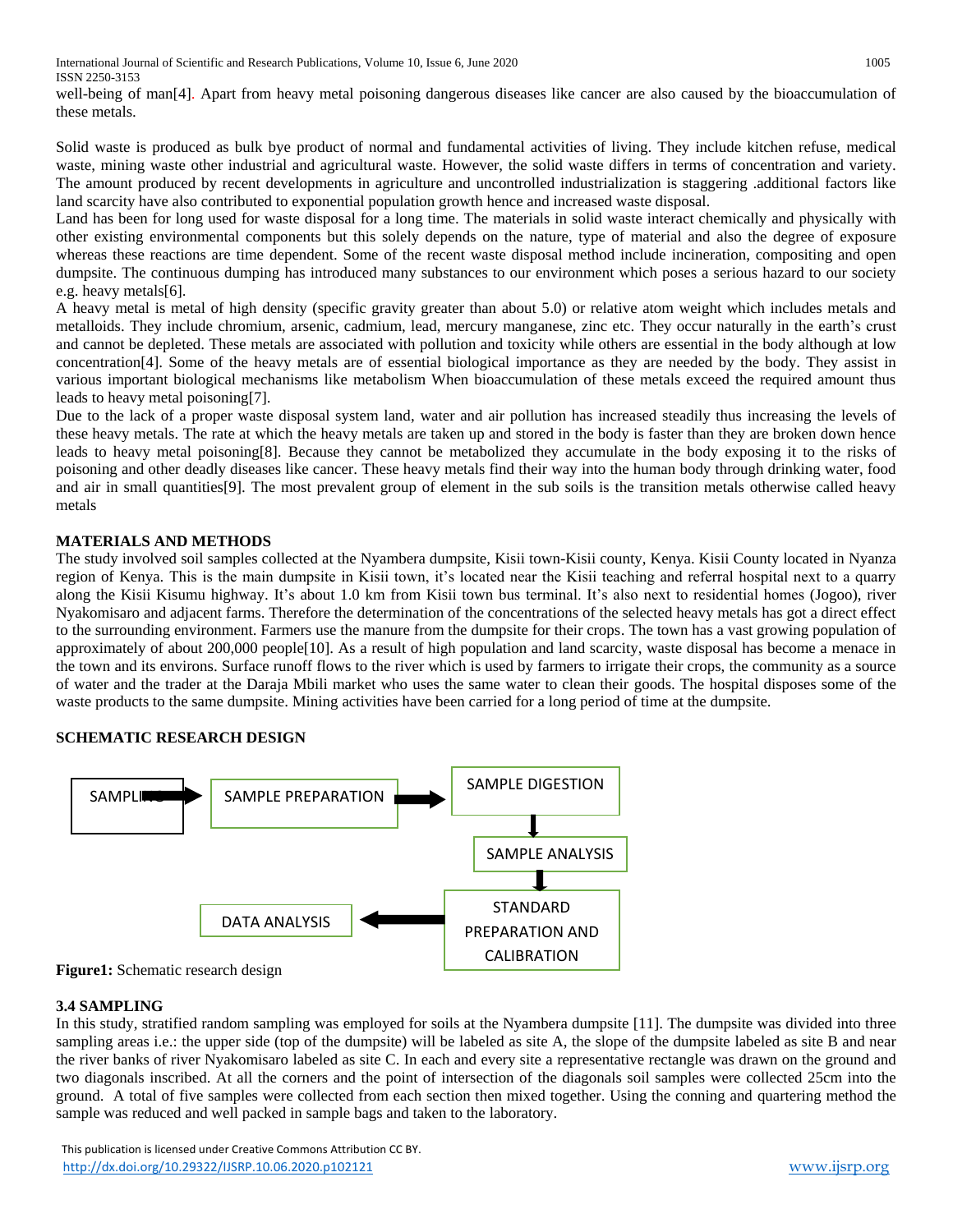Soils were dug using a machete and a meter rule used for the measurement of the depth. Three samples were collected. The samples collected were then stored in polythene bags and taken to the laboratory for preparation and analysis.

## **SAMPLE PREPARATION**

The wet soils that were collected were air dried for about 72 hours and mixed frequently to expose fresh the wet surface to dryness. The samples were then oven dried at  $110^{\circ}$ c for about three hours. The large particles were ground and sieved through the mesh wire and the powder collected stored for digestion.

### **SAMPLE DIGESTION**

5.0g of the sample were measured from each of the sample added to 100ml beaker and digested with 12ml of 65% Nitric acid on a hot plate at a temperature of 110<sup>0</sup>c for 30 minutes. The digested samples were then filtered into 100ml volumetric flask using the Whatman filter paper number 42. The filter paper and beaker were washed thoroughly into the volumetric flask and topped up with distilled water to the mark. The volumetric flasks were properly corked and stored away from direct sunlight until analysis of the heavy metals. 50.0 ml of distilled water was measured using a measuring cylinder and treated the same way as the sample to act as the blank in the analysis.

### **STANDARD PREPARATION AND CALIBRATION**

The multi-element verification standard (ICP Multi-Element standard) was prepared into standards of 1, 5, 10, 50, and 100 ppm from the original stock solution of 1000ppm. The standards were used to calibrate the machine (ICPOES) and thus obtained calibration curves of the metals of interest.

### **SAMPLE ANALYSIS**

The prepared standards were aspirated into the ICPOES machine and their absorbance used to construct the regression curves of each element of interest. The digested soil samples were then placed on the out sampler machine and aspirated into the machine. Their absorbance were recorded and compared against the standard regression curves to obtain their concentrations.

### **DATA ANALYSIS**

The data obtained was used to calculate mean concentration of each element and then used to draw graphs of concentration of the elements using Microsoft Excel.

# **RESULTS AND DISCUSSION**

**Table 1:** Heavy metal concentrations

| S/No | Area    | Pb(Mg/kg) | Cu        | C <sub>d</sub> | Zn        |
|------|---------|-----------|-----------|----------------|-----------|
|      |         |           | Pb(Mg/kg) | Pb(Mg/kg)      | Pb(Mg/kg) |
| 1.   | A.      | 139.2     | 126.4     | 1.362          | 368.9     |
|      | (top)   |           |           |                |           |
| 2.   | B.      | 54.21     | 267.5     | 3.894          | 593.2     |
|      | (slope) |           |           |                |           |
| 3.   | C.      | 80.52     | 451.5     | 4.502          | 664.7     |
|      | (banks) |           |           |                |           |
|      | Mean    | 91.31     | 281.8     | 3.253          | 542.3     |

Result of heavy metal concentration (mg/kg)



**Figure1 :** Heavy metal concentration in mg/kg for the top section (A) of the Nyambera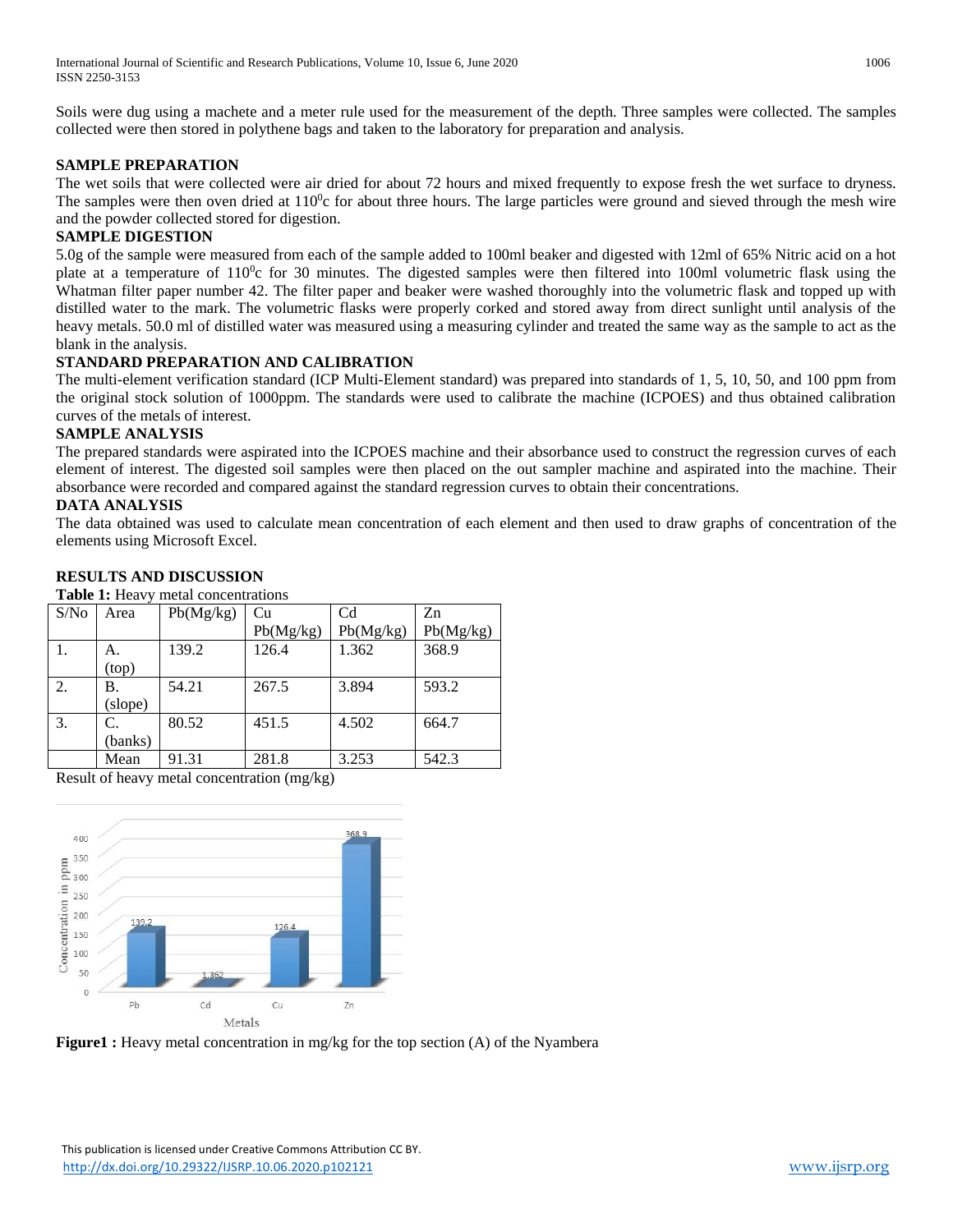





**Figure 3:** Heavy metal concentration in mg/kg for the river bank section (C) of Nyambera



**Figure 4:** Concentration of the heavy metals at the Nyambera dumpsite. **Table 2:** Recommended heavy metal concentrations accepted by WHO (mg/kg) - 2006

| No. | Metal | Conc. $mg/kg$ |
|-----|-------|---------------|
|     | Pb    | 85            |
|     | Cu    | 36            |
|     | Cd    | 0.8           |
| ÷.  | Zn    | 50            |

### **DISCUSSION**

The levels of lead at the Nyambera dumpsite were sufficiently high when compared with the recommended levels. On top of the dumpsite where most of the solid waste is deposited lead had a concentration of 139.2ppm which is way high above the recommended level of 85 ppm. This high levels might be attributed to the fact that most waste from the nearby garages and the dumpsite being located adjacent to the ever busy Kisii-Kisumu highway. Being located the former Ouru power limited which used to produce batteries it's expected that the levels of lead would rise due to lead pollution. On the slope the levels of lead were 54.21ppm. This still showed that the levels of lead in the dumpsite were low compared to the recommended levels but along the slope it reduced as compared to the top. This would be attributed to factors like surface run off. Most the lead might have been carried down the slope thus decreasing the levels along the slope. At the river bank the concentration of lead was 80.52ppm. This was an increase from the levels at the slope although still lower than the recommended levels by WHO, 2006.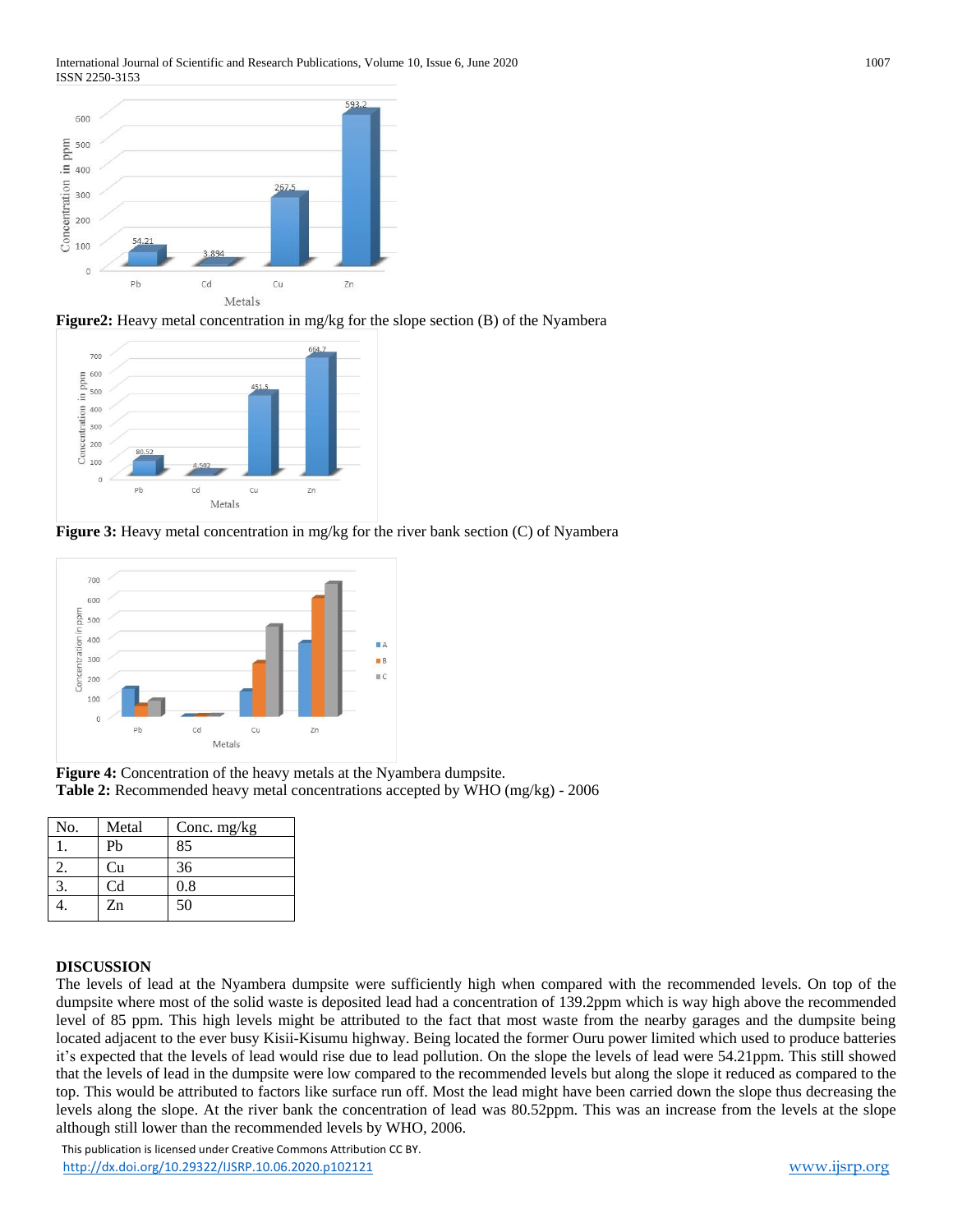International Journal of Scientific and Research Publications, Volume 10, Issue 6, June 2020 1008 1008 ISSN 2250-3153

The fact that river Nyakomisaro flows adjacent to the dumpsite when it over flooded and some lead is deposited at the banks hence raising the concentrations. Also due to surface run off and the almost flat nature of the area around the river bank deposition would also increase the concentration. The lead mean concentration at the dumpsite was 91.31 ppm. This is very high for soils. Due to surface run off lead would be introduced to water at river Nyakomisaro hence be introduced to all those beneficiaries of the water. Farmers who rely on the manure are introducing heavy metals to their soils indirectly.

The mean concentrations of copper was 281.3ppm. At the top 126.4 ppm, at the slope 267.5ppm and at the banks was 451.1 ppm. This shows that the levels of copper were increasing down the slope. The WHO recommended levels for copper are 36 ppm whereas the mean concentration of copper were 281.3ppm. High levels of copper in the dumpsite would be attributed to disposal of electrical materials and other solid waste that would contain copper.

The cadmium levels were 3.253 ppm in the dumpsite. The upper part had 1.362 ppm, the slope section had 3.894ppm and the bank section had 4.502ppm. This again is very high as compared to the WHO recommendations for cadmium which is 0.8ppm. The trend shows that the concentrations increases down the slope. This could be attributed to surface run off and increase mining activities in the quarry. New heaps along the slope and the banks could be linked to increased cadmium levels. This poses a serious threat to miners at the dumpsite and those who live in the proximity of the said dumpsite.

Mean concentration for zinc in the dumpsite was 542.3 ppm. The upper part had 368.9 ppm, the slope had 593.2 ppm and along the river bank it was 664.7 ppm. This was high as compared to the WHO recommendations of 50 ppm in soil sample. Again the levels were increasing down the slope. This implies that wastes carrying zinc was in abundance and as a result of surface run off and flooding of the river the levels of zinc were high.

The results obtained from the soil analysis of the Nyambera dumpsite indicated that there were very high concentration of the metals in question. This implies that the waste making its way into the dumpsite is rich in heavy metals and this poses a serious health hazard to the people of Kisii town and its environs.

## **CONCLUSIONS**

All the selected heavy metals were present at the dump site. The concentrations of each were increasing down the slope apart from lead which was higher at the top of the dumpsite as compared to other parts of the dumpsite. The concentrations of Pb, Cu, Cd and Zn were very high at the Nyambera dumpsite as compared to the recommended levels for soil by WHO [12].

## **RECOMMENDATIONS**

- 1. Develop and implement an effective waste management plan.
- 2. Identify the materials and wastes at a particular site and try to manage it.
- 3. Nyambera dumpsite to be closed and a new dumpsite identified.
- 4. Dumpsites should be treated before use especially for cultivation.
- 5. Also the people living around these dumpsites should stop farming on or around them without KARLO certification.
- 6. Analysis for heavy metals be carried out on River Nyakomisaro.
- 7. Alternative water source for trader at Daraja Mbili market.
- 8. Further analysis of the heavy metals should be carried out.

#### **REFERENCES.**

- 1. Tu, C., Zheng, C. R., & Chen, H. M. (2000). Effect of applying chemical fertilizers on forms of lead and cadmium in red soil. *Chemosphere*, *41*(1–2), 133–138.
- 2.Atafar, Z., Mesdaghinia, A., Nouri, J., & Homaee, M. (2008). Effect of fertilizer application on soil heavy. *Environmental Monitoring and Assessment*, (January). https://doi.org/10.1007/s10661-008-0659-x
- 3. Kei, R. M., Ndegwa, J. K. M., Ndwiga, T., & Masika, F. (2016). Challenges of Cervical Cancer Screening Among Women of Reproductive Age Challenges of Cervical Cancer Screening Among Women of Reproductive Age in Kisii Town , Kisii County , Kenya. *Medical Journal*, (June). https://doi.org/10.11648/j.sjph.20160404.14
- 4. Asemave, K., and Anhwange, B. (2014). Evaluation of Heavy Metals in Waste Dumpsites. *Earth Science*, *3*(May 2013), 23.
- 5. Wang, X. (2013). Heavy Metals in Urban Soils of Xuzhou , China : Spatial Distribution and Correlation to Specific Magnetic Susceptibility. *Scientific Reasearch*, *20*(March), 309–316.
- 6. Connell, D. W., Miller, G. J., and Miller, G. K. (2002). *Chemistry and ecotoxicology of pollution* (Vol. 8). John Wiley & Sons.
- 7. Uzoho, B. U., and Oti, N. N. (2006). Effect of municipal solid waste compost (MSWC) on the productivity and heavy metal concentration of cowpea (Vigna unguiculata) in Owerri, South Eastern Nigeria. *International Journal of Agriculture and Rural Development*, *7*(2), 20–25.
- 8. Selene -H, C., Chou, J., & De Rosa, C. T. (2003). Case studies Arsenic. *International Journal of Hygiene and Environmental Health*, *206*(4–5), 381–386. https://doi.org/10.1078/1438-4639-00234

 This publication is licensed under Creative Commons Attribution CC BY. <http://dx.doi.org/10.29322/IJSRP.10.06.2020.p102121> [www.ijsrp.org](http://ijsrp.org/)